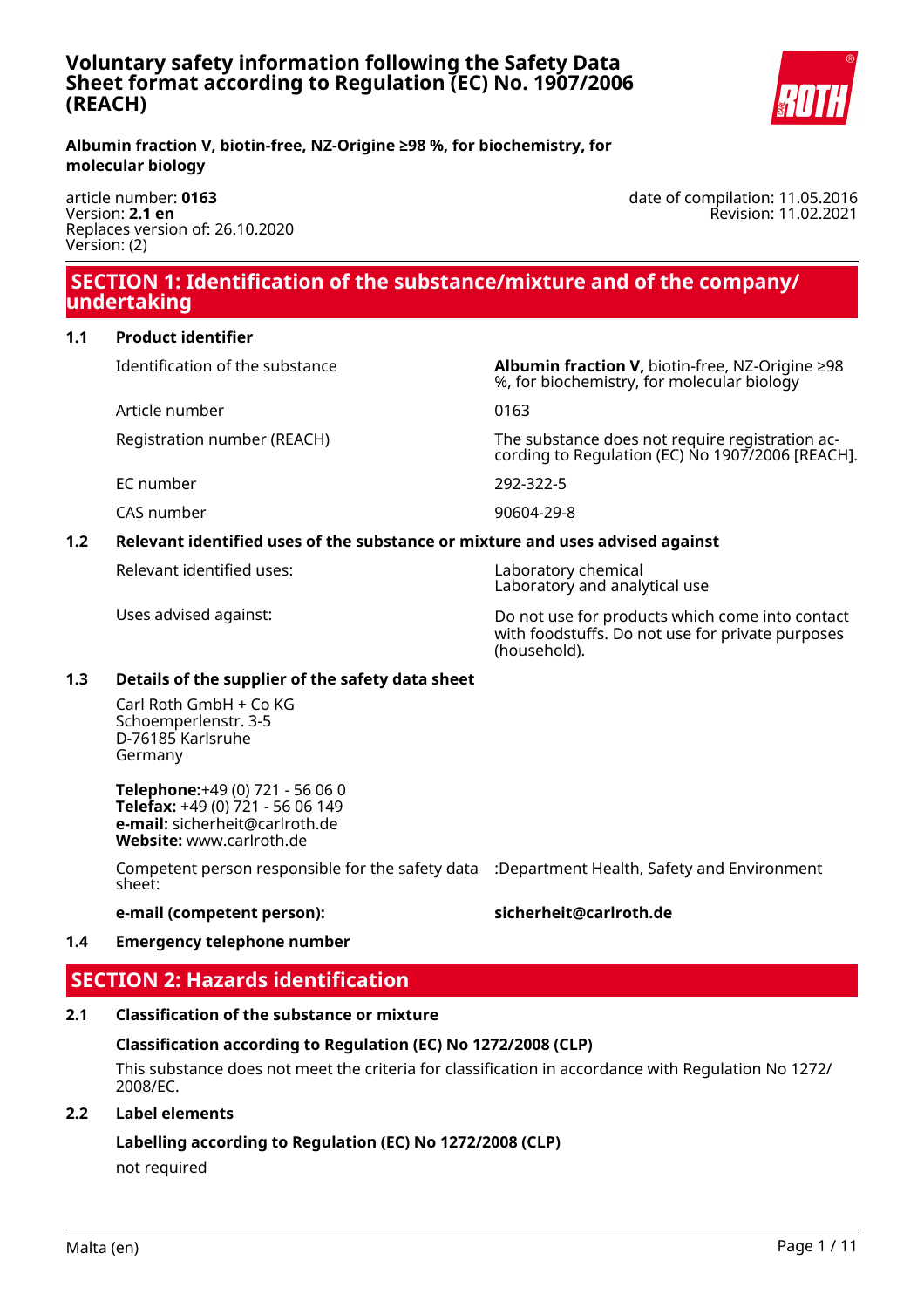

## **Albumin fraction V, biotin-free, NZ-Origine ≥98 %, for biochemistry, for molecular biology**

article number: **0163**

#### **2.3 Other hazards**

## **Results of PBT and vPvB assessment**

According to the results of its assessment, this substance is not a PBT or a vPvB.

## **SECTION 3: Composition/information on ingredients**

#### **3.1 Substances**

Name of substance Albumin fraction V Molar mass CAS No 90604-29-8 EC No 292-322-5

 $-66.000\frac{g}{mol}$ 

# **SECTION 4: First aid measures**

#### **4.1 Description of first aid measures**



## **General notes**

No special measures are necessary.

#### **Following inhalation**

Provide fresh air.

#### **Following skin contact**

Brush off loose particles from skin. Rinse skin with water/shower.

#### **Following eye contact**

Rinse cautiously with water for several minutes.

#### **Following ingestion**

Rinse mouth. Call a doctor if you feel unwell.

**4.2 Most important symptoms and effects, both acute and delayed** Symptoms and effects are not known to date.

## **4.3 Indication of any immediate medical attention and special treatment needed** none

# **SECTION 5: Firefighting measures**

#### **5.1 Extinguishing media**

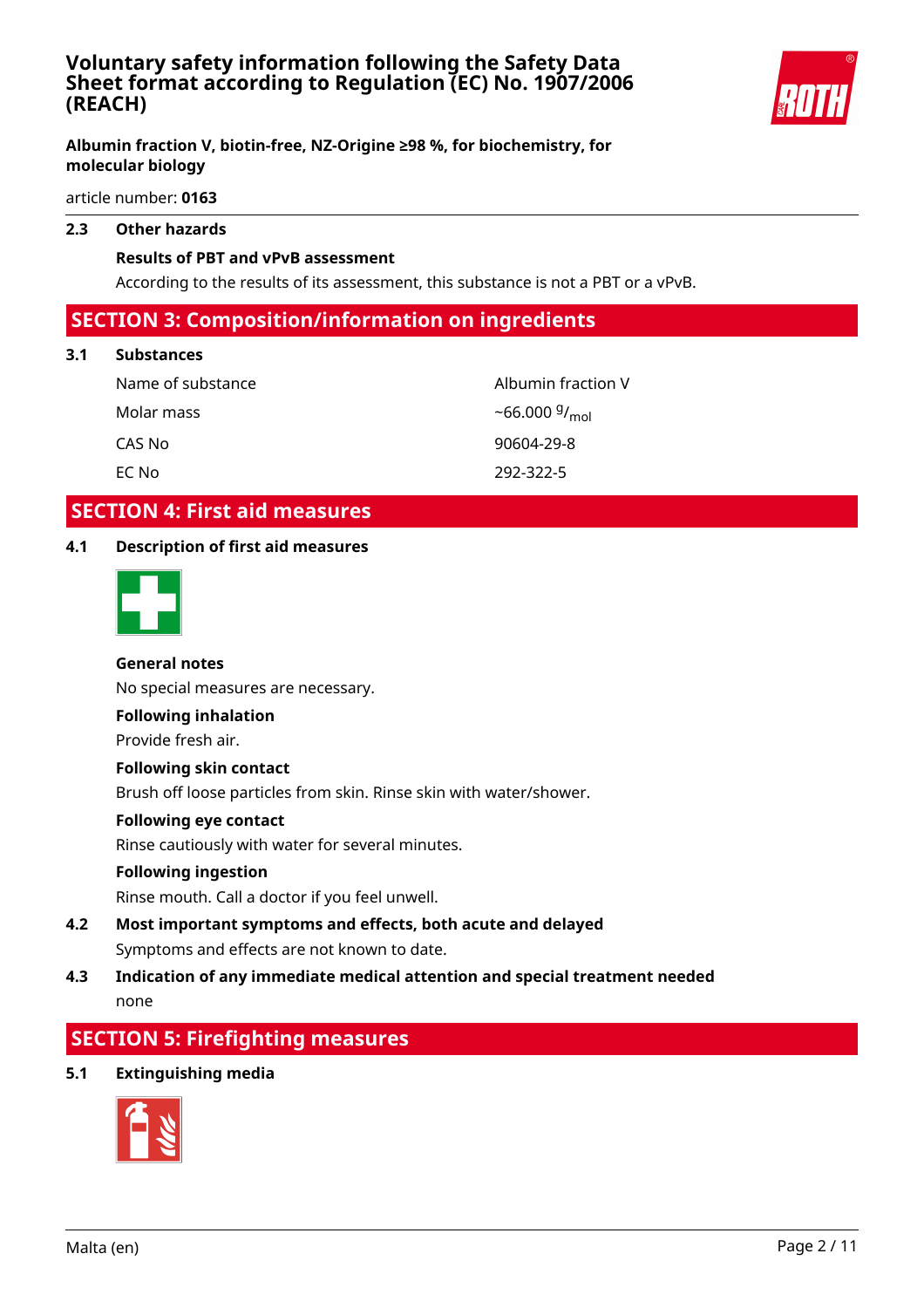

## **Albumin fraction V, biotin-free, NZ-Origine ≥98 %, for biochemistry, for molecular biology**

#### article number: **0163**

#### **Suitable extinguishing media**

co-ordinate firefighting measures to the fire surroundings water, foam, dry extinguishing powder, ABC-powder

#### **Unsuitable extinguishing media**

water jet

**5.2 Special hazards arising from the substance or mixture** Combustible.

#### **Hazardous combustion products**

Nitrogen oxides (NOx), Carbon monoxide (CO), Carbon dioxide (CO<sub>2</sub>), May produce toxic fumes of carbon monoxide if burning.

#### **5.3 Advice for firefighters**

In case of fire and/or explosion do not breathe fumes. Fight fire with normal precautions from a reasonable distance. Wear self-contained breathing apparatus.

## **SECTION 6: Accidental release measures**

**6.1 Personal precautions, protective equipment and emergency procedures**



#### **For non-emergency personnel**

Control of dust.

#### **6.2 Environmental precautions**

Keep away from drains, surface and ground water.

#### **6.3 Methods and material for containment and cleaning up**

#### **Advice on how to contain a spill**

Covering of drains. Take up mechanically.

#### **Advice on how to clean up a spill**

Take up mechanically.

#### **Other information relating to spills and releases**

Place in appropriate containers for disposal.

#### **6.4 Reference to other sections**

Hazardous combustion products: see section 5. Personal protective equipment: see section 8. Incompatible materials: see section 10. Disposal considerations: see section 13.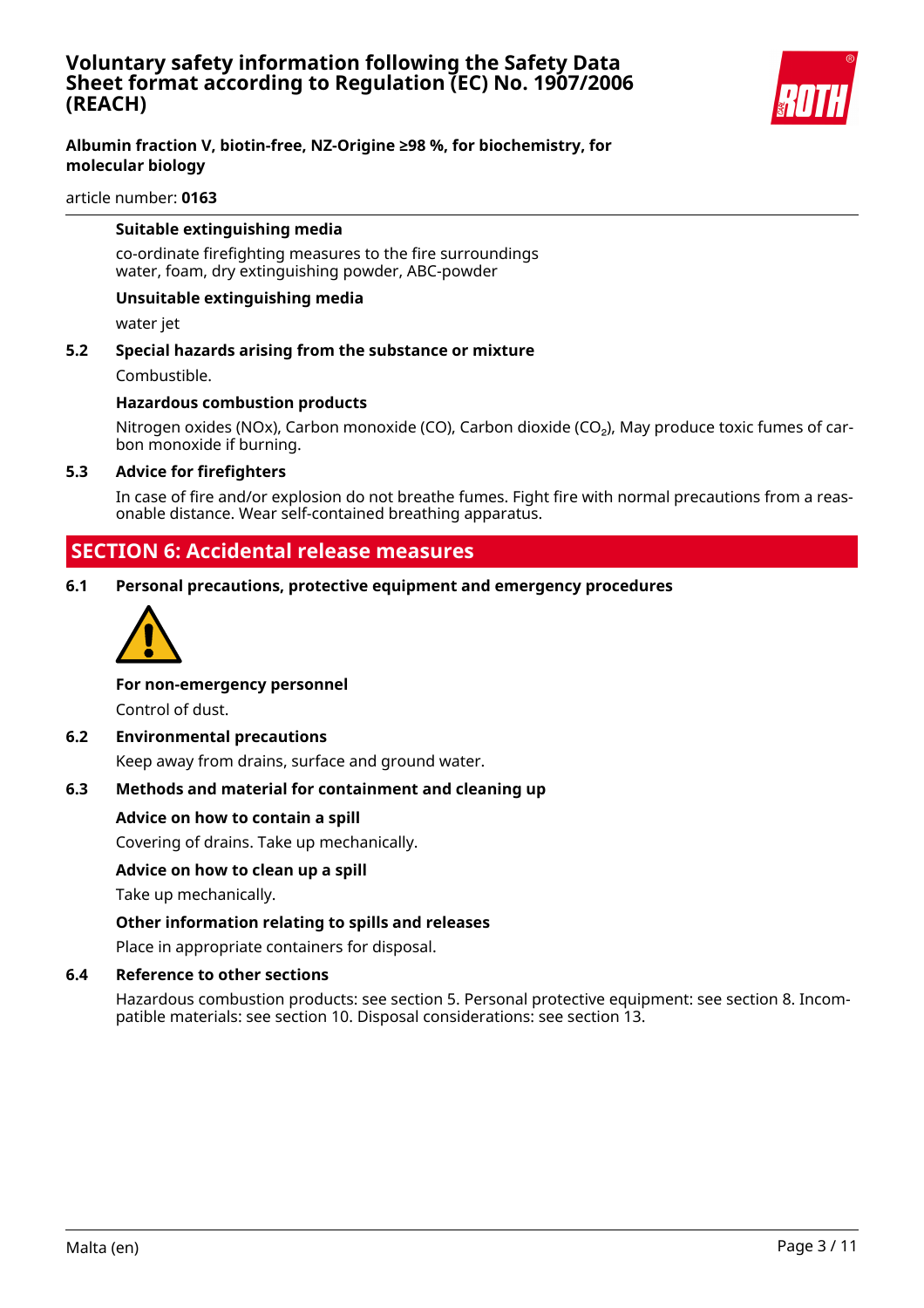

**Albumin fraction V, biotin-free, NZ-Origine ≥98 %, for biochemistry, for molecular biology**

article number: **0163**

# **SECTION 7: Handling and storage**

**7.1 Precautions for safe handling**

No special measures are necessary.

**Advice on general occupational hygiene**

Keep away from food, drink and animal feedingstuffs.

**7.2 Conditions for safe storage, including any incompatibilities**

Store in a dry place. Keep in a cool place.

**Incompatible substances or mixtures**

Observe hints for combined storage.

**Consideration of other advice**

#### **Ventilation requirements**

Use local and general ventilation.

**Specific designs for storage rooms or vessels**

Recommended storage temperature: 2 – 8 °C

## **7.3 Specific end use(s)**

No information available.

# **SECTION 8: Exposure controls/personal protection**

**8.1 Control parameters**

## **National limit values**

**Occupational exposure limit values (Workplace Exposure Limits)** Data are not available.

## **8.2 Exposure controls**

**Individual protection measures (personal protective equipment)**

**Eye/face protection**



Use safety goggle with side protection.

#### **Skin protection**



## **• hand protection**

Wear suitable gloves. Chemical protection gloves are suitable, which are tested according to EN 374.

**• type of material** NBR (Nitrile rubber)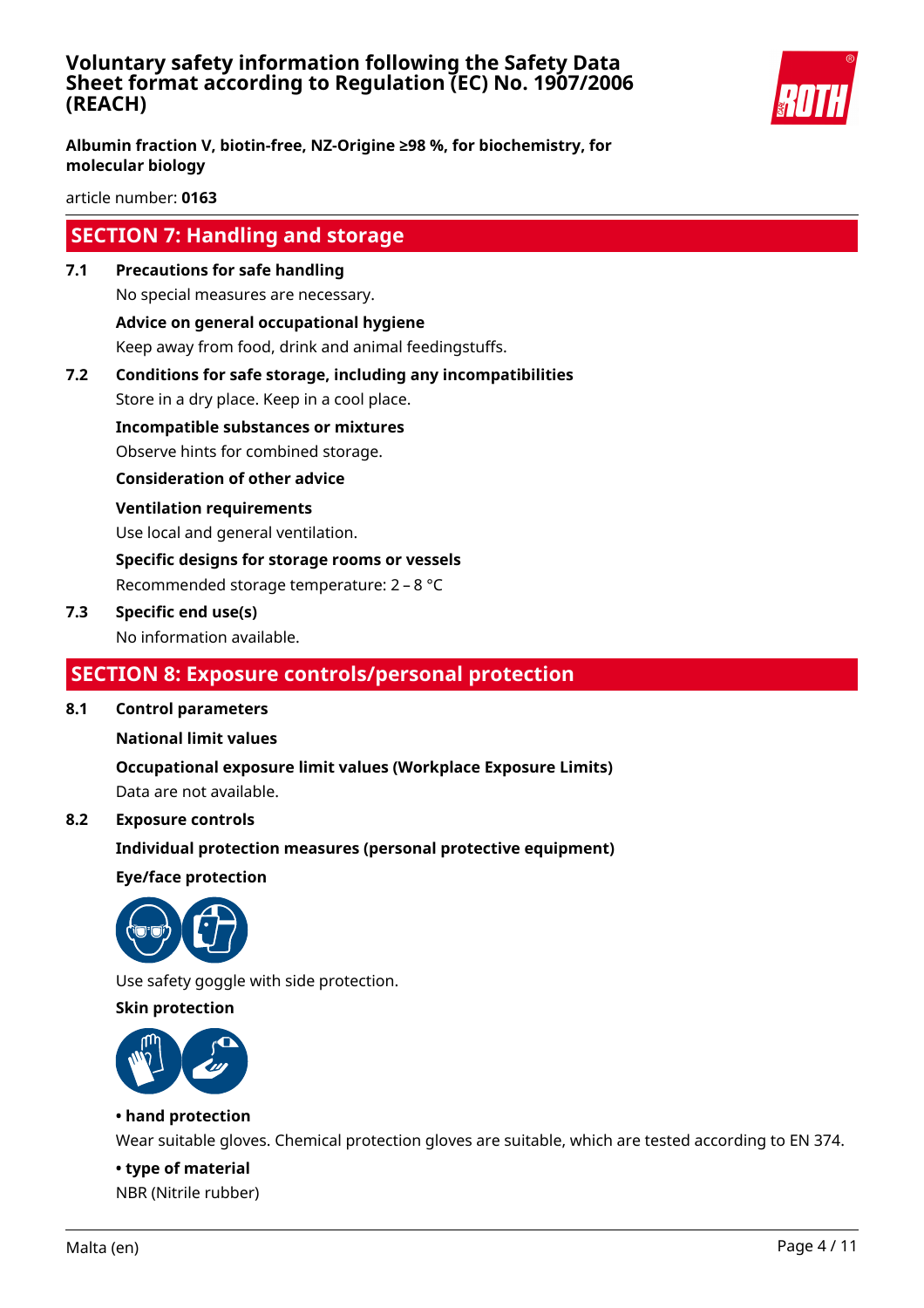

## **Albumin fraction V, biotin-free, NZ-Origine ≥98 %, for biochemistry, for molecular biology**

#### article number: **0163**

- **material thickness**
- >0,11 mm

#### **• breakthrough times of the glove material**

>480 minutes (permeation: level 6)

#### **• other protection measures**

Take recovery periods for skin regeneration. Preventive skin protection (barrier creams/ointments) is recommended.

#### **Respiratory protection**



Respiratory protection necessary at: Dust formation. Particulate filter device (EN 143). P1 (filters at least 80 % of airborne particles, colour code: White).

#### **Environmental exposure controls**

Keep away from drains, surface and ground water.

# **SECTION 9: Physical and chemical properties**

## **9.1 Information on basic physical and chemical properties**

| Physical state                                              | solid                                                        |
|-------------------------------------------------------------|--------------------------------------------------------------|
| Form                                                        | acc. to product description                                  |
| Colour                                                      | beige                                                        |
| Odour                                                       | odourless                                                    |
| Melting point/freezing point                                | not determined                                               |
| Boiling point or initial boiling point and boiling<br>range | not determined                                               |
| Flammability                                                | this material is combustible, but will not ignite<br>readily |
| Lower and upper explosion limit                             | not determined                                               |
| Flash point                                                 | not applicable                                               |
| Auto-ignition temperature                                   | not determined                                               |
| Decomposition temperature                                   | not relevant                                                 |
| pH (value)                                                  | 6,5 – 7,5 (in aqueous solution: 20 $9/1$ , 20 °C)            |
| Kinematic viscosity                                         | not relevant                                                 |
| Solubility(ies)                                             |                                                              |
| Water solubility                                            | (soluble)                                                    |
| Partition coefficient                                       |                                                              |
| Partition coefficient n-octanol/water (log value):          | this information is not available                            |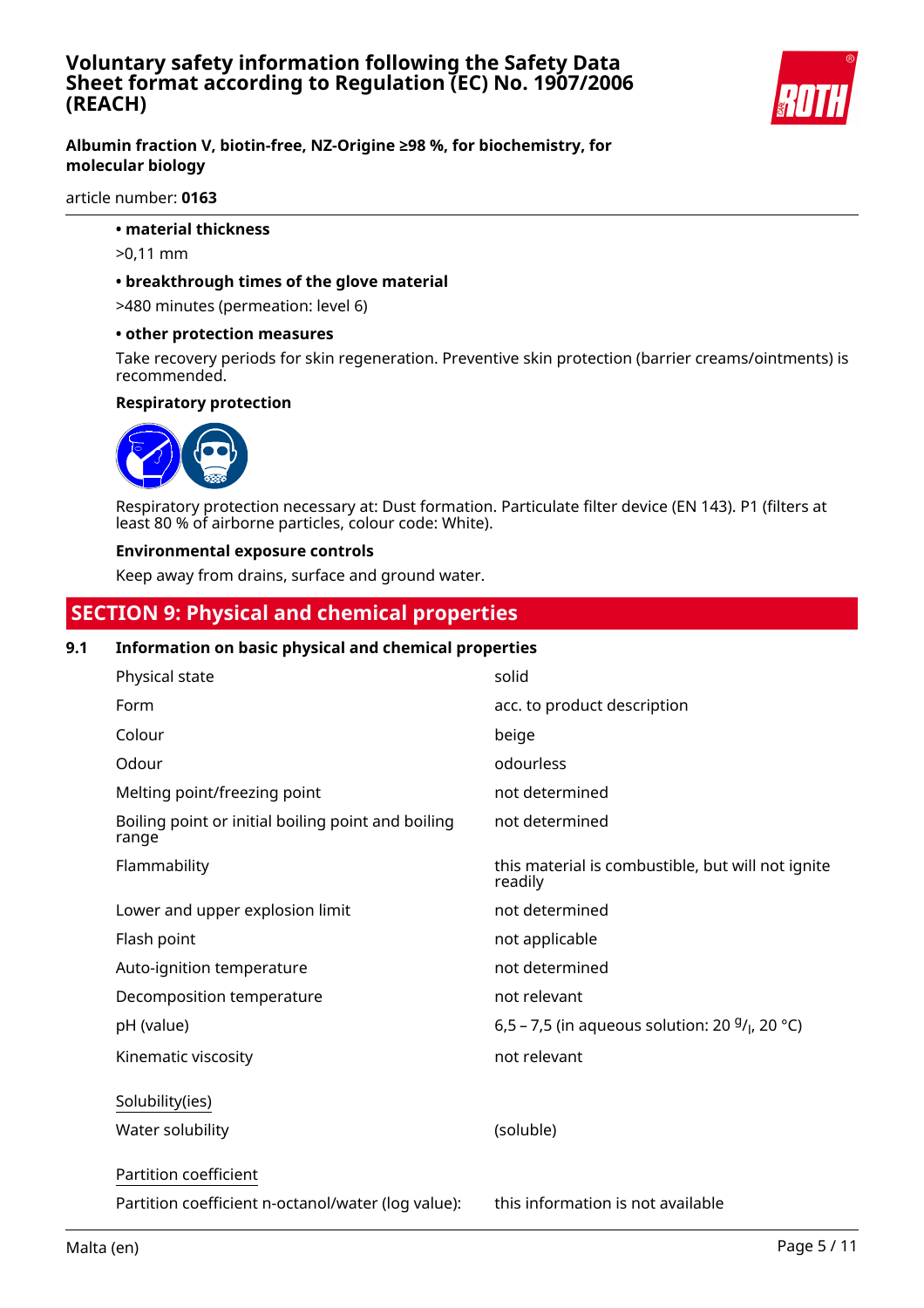

## **Albumin fraction V, biotin-free, NZ-Origine ≥98 %, for biochemistry, for molecular biology**

#### article number: **0163**

|     | Vapour pressure                                        | not determined                                                 |
|-----|--------------------------------------------------------|----------------------------------------------------------------|
|     | Density<br><b>Bulk density</b>                         | not determined<br>150 – 450 kg/ <sub>m<sup>3</sup></sub>       |
|     | Particle characteristics                               | no data available                                              |
|     | Other safety parameters                                |                                                                |
|     | Oxidising properties                                   | none                                                           |
| 9.2 | <b>Other information</b>                               |                                                                |
|     | Information with regard to physical hazard<br>classes: | hazard classes acc. to GHS<br>(physical hazards): not relevant |
|     | Other safety characteristics:                          | There is no additional information.                            |

# **SECTION 10: Stability and reactivity**

#### **10.1 Reactivity**

The product in the delivered form is not dust explosion capable; the enrichment of fine dust however leads to the danger of dust explosion.

#### **10.2 Chemical stability**

The material is stable under normal ambient and anticipated storage and handling conditions of temperature and pressure.

#### **10.3 Possibility of hazardous reactions**

**Violent reaction with:** strong oxidiser

#### **10.4 Conditions to avoid**

There are no specific conditions known which have to be avoided.

#### **10.5 Incompatible materials**

There is no additional information.

#### **10.6 Hazardous decomposition products**

Hazardous combustion products: see section 5.

# **SECTION 11: Toxicological information**

#### **11.1 Information on hazard classes as defined in Regulation (EC) No 1272/2008**

#### **Classification according to GHS (1272/2008/EC, CLP)**

This substance does not meet the criteria for classification in accordance with Regulation No 1272/ 2008/EC.

#### **Acute toxicity**

Shall not be classified as acutely toxic.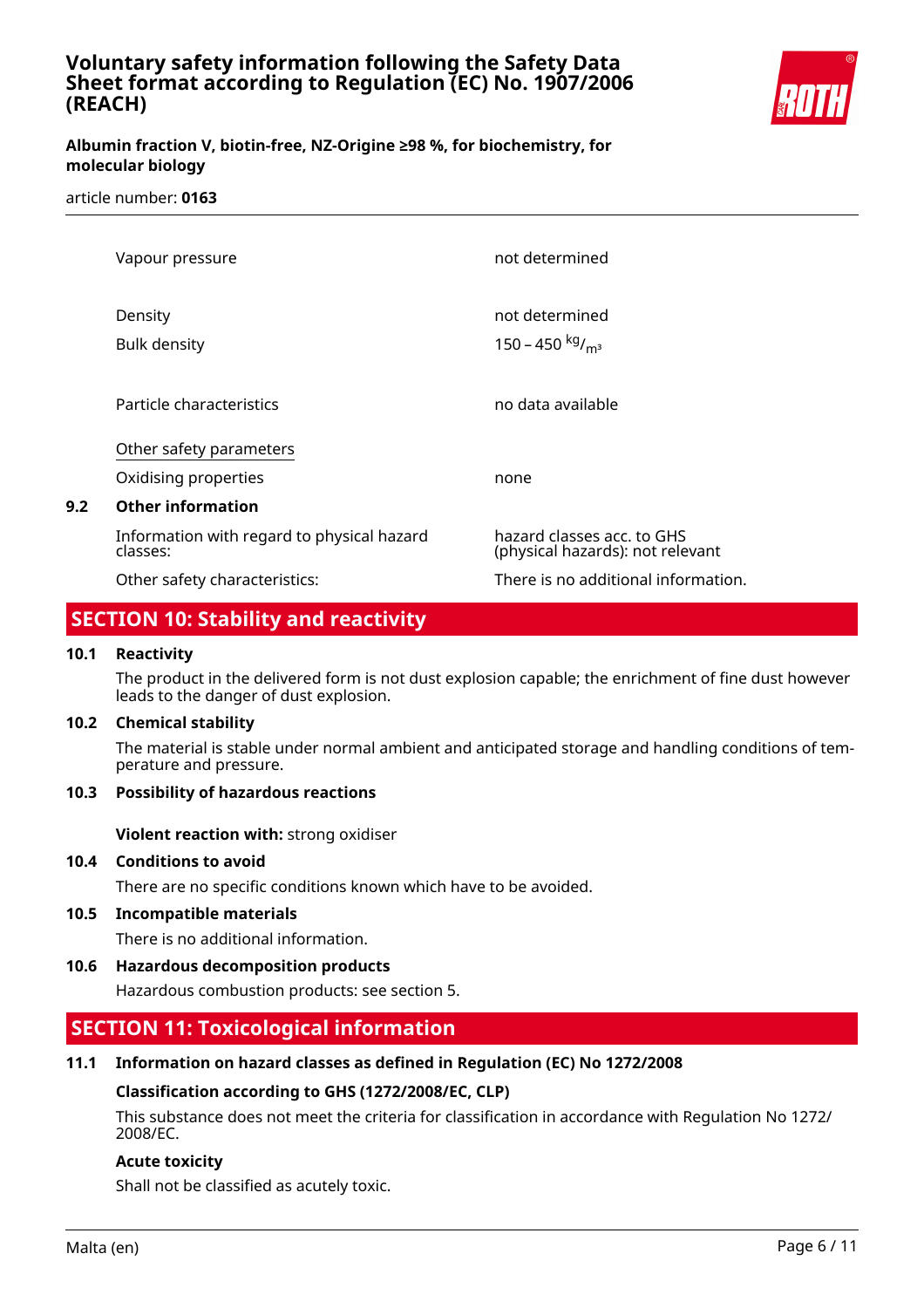

## **Albumin fraction V, biotin-free, NZ-Origine ≥98 %, for biochemistry, for molecular biology**

#### article number: **0163**

|      | <b>Skin corrosion/irritation</b>                                                                 |
|------|--------------------------------------------------------------------------------------------------|
|      | Shall not be classified as corrosive/irritant to skin.                                           |
|      | Serious eye damage/eye irritation                                                                |
|      | Shall not be classified as seriously damaging to the eye or eye irritant.                        |
|      | <b>Respiratory or skin sensitisation</b>                                                         |
|      | Shall not be classified as a respiratory or skin sensitiser.                                     |
|      | <b>Germ cell mutagenicity</b>                                                                    |
|      | Shall not be classified as germ cell mutagenic.                                                  |
|      | Carcinogenicity                                                                                  |
|      | Shall not be classified as carcinogenic.                                                         |
|      | <b>Reproductive toxicity</b>                                                                     |
|      | Shall not be classified as a reproductive toxicant.                                              |
|      | Specific target organ toxicity - single exposure                                                 |
|      | Shall not be classified as a specific target organ toxicant (single exposure).                   |
|      | Specific target organ toxicity - repeated exposure                                               |
|      | Shall not be classified as a specific target organ toxicant (repeated exposure).                 |
|      | <b>Aspiration hazard</b>                                                                         |
|      | Shall not be classified as presenting an aspiration hazard.                                      |
|      | Symptoms related to the physical, chemical and toxicological characteristics                     |
|      | • If swallowed                                                                                   |
|      | Data are not available.                                                                          |
|      | • If in eyes                                                                                     |
|      | Data are not available.                                                                          |
|      | • If inhaled                                                                                     |
|      | Data are not available.                                                                          |
|      | $\cdot$ If on skin                                                                               |
|      | Data are not available.                                                                          |
|      | <b>Other information</b>                                                                         |
|      | Health effects are not known. This information is based upon the present state of our knowledge. |
|      | <b>SECTION 12: Ecological information</b>                                                        |
| 12.1 | <b>Toxicity</b>                                                                                  |
|      | Shall not be classified as hazardous to the aquatic environment.                                 |

#### **Biodegradation**

Data are not available.

## **12.2 Process of degradability**

Data are not available.

**12.1 Toxicity**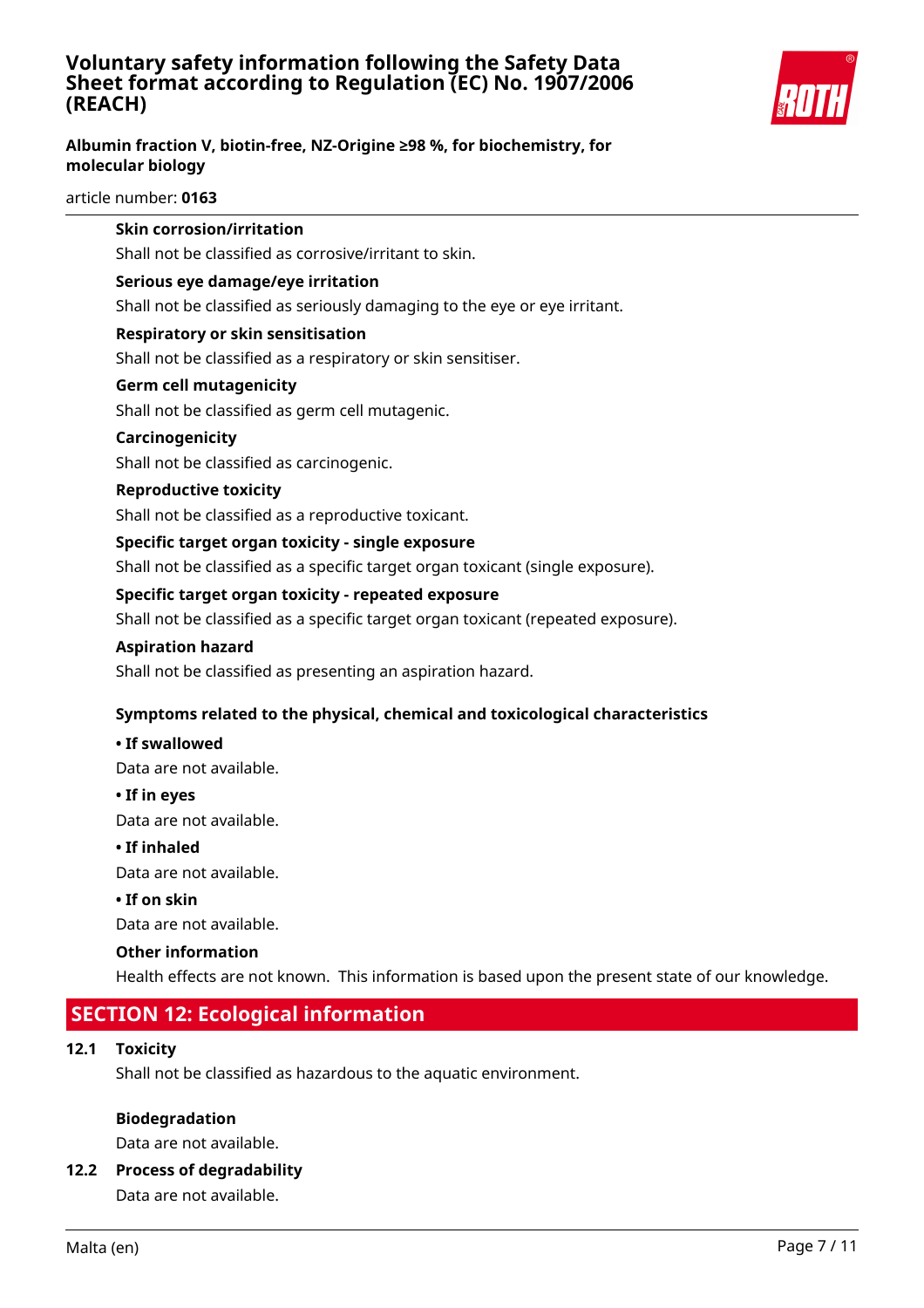

## **Albumin fraction V, biotin-free, NZ-Origine ≥98 %, for biochemistry, for molecular biology**

#### article number: **0163**

- **12.3 Bioaccumulative potential** Data are not available.
- **12.4 Mobility in soil** Data are not available.
- **12.5 Results of PBT and vPvB assessment** Data are not available.
- **12.6 Endocrine disrupting properties** Not listed.
- **12.7 Other adverse effects** Data are not available.

# **SECTION 13: Disposal considerations**

## **13.1 Waste treatment methods**



Consult the appropriate local waste disposal expert about waste disposal.

#### **Sewage disposal-relevant information**

Do not empty into drains.

#### **13.2 Relevant provisions relating to waste**

The allocation of waste identity numbers/waste descriptions must be carried out according to the EEC, specific to the industry and process. Waste catalogue ordinance (Germany).

#### **13.3 Remarks**

Waste shall be separated into the categories that can be handled separately by the local or national waste management facilities. Please consider the relevant national or regional provisions.

# **SECTION 14: Transport information**

#### **14.1 UN number or ID number not subject to transport regulations**

- **14.2 UN proper shipping name** not assigned
- **14.3 Transport hazard class(es)** none
- **14.4 Packing group not assigned**
- 

**14.5 Environmental hazards** non-environmentally hazardous acc. to the dangerous goods regulations

**14.6 Special precautions for user**

There is no additional information.

## **14.7 Maritime transport in bulk according to IMO instruments**

The cargo is not intended to be carried in bulk.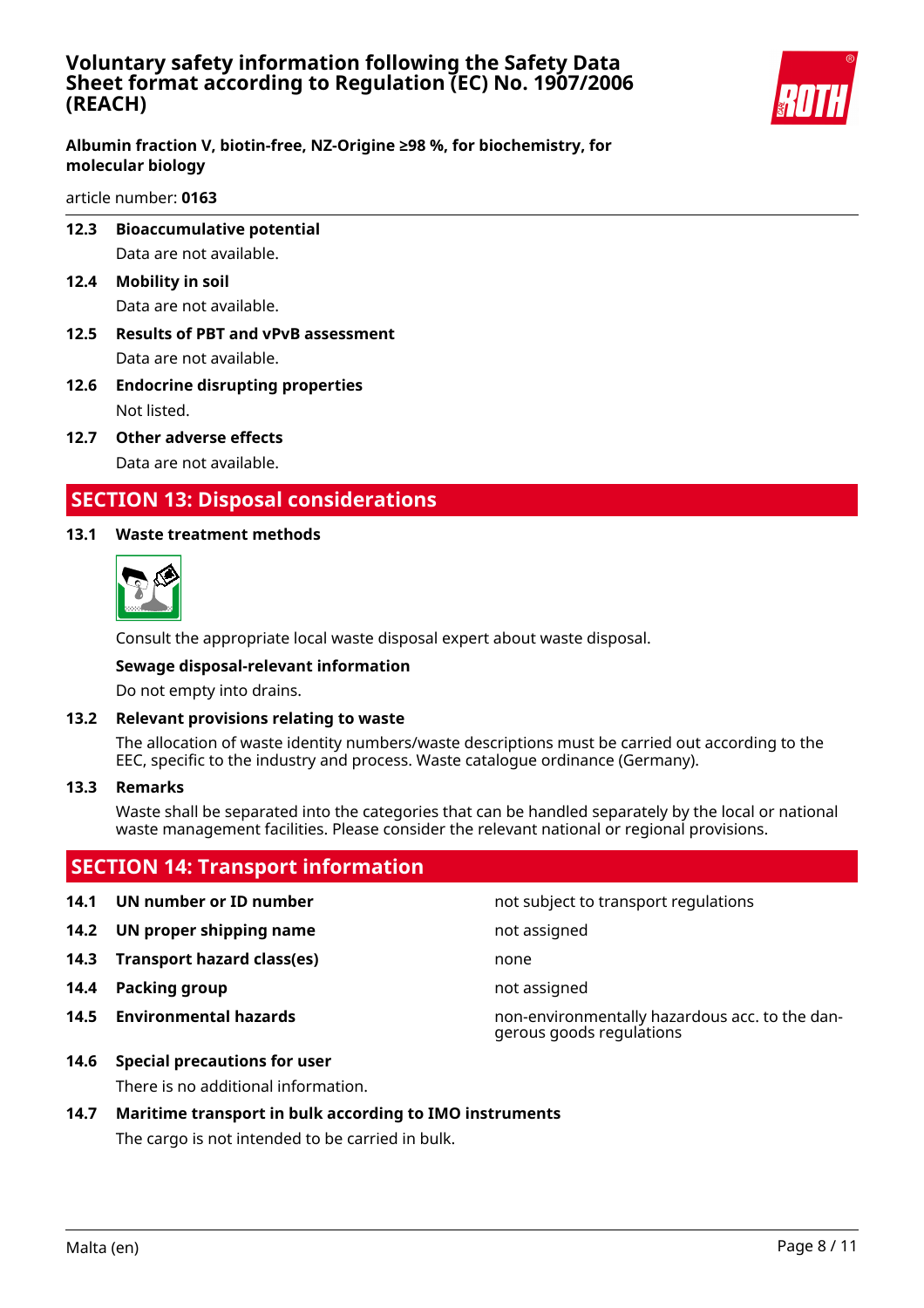

**Albumin fraction V, biotin-free, NZ-Origine ≥98 %, for biochemistry, for molecular biology**

article number: **0163**

## **Information for each of the UN Model Regulations**

**Transport of dangerous goods by road, rail and inland waterway (ADR/RID/ADN) - Additional information**

not assigned

**International Maritime Dangerous Goods Code (IMDG) - Additional information** Not subject to IMDG.

**International Civil Aviation Organization (ICAO-IATA/DGR) - Additional information** Not subject to ICAO-IATA.

# **SECTION 15: Regulatory information**

**15.1 Safety, health and environmental regulations/legislation specific for the substance or mixture**

**Relevant provisions of the European Union (EU)**

**Restrictions according to REACH, Annex XVII**

not listed

**List of substances subject to authorisation (REACH, Annex XIV)/SVHC - candidate list** not listed

#### **Seveso Directive**

| 2012/18/EU (Seveso III) |                                       |                                                                                                   |              |
|-------------------------|---------------------------------------|---------------------------------------------------------------------------------------------------|--------------|
| <b>No</b>               | Dangerous substance/hazard categories | Qualifying quantity (tonnes) for the ap-<br>  plication of lower and upper-tier re-<br>quirements | <b>Notes</b> |
|                         | not assigned                          |                                                                                                   |              |

#### **Deco-Paint Directive (2004/42/EC)**

| <b>VOC</b><br>%<br><b>Content</b><br>. . |  |
|------------------------------------------|--|
|------------------------------------------|--|

#### **Directive on industrial emissions (VOCs, 2010/75/EU)**

## **Directive 2011/65/EU on the restriction of the use of certain hazardous substances in electrical and electronic equipment (RoHS) - Annex II**

not listed

**Regulation 166/2006/EC concerning the establishment of a European Pollutant Release and Transfer Register (PRTR)**

not listed

#### **Water Framework Directive (WFD)**

not listed

# **Regulation 98/2013/EU on the marketing and use of explosives precursors**

not listed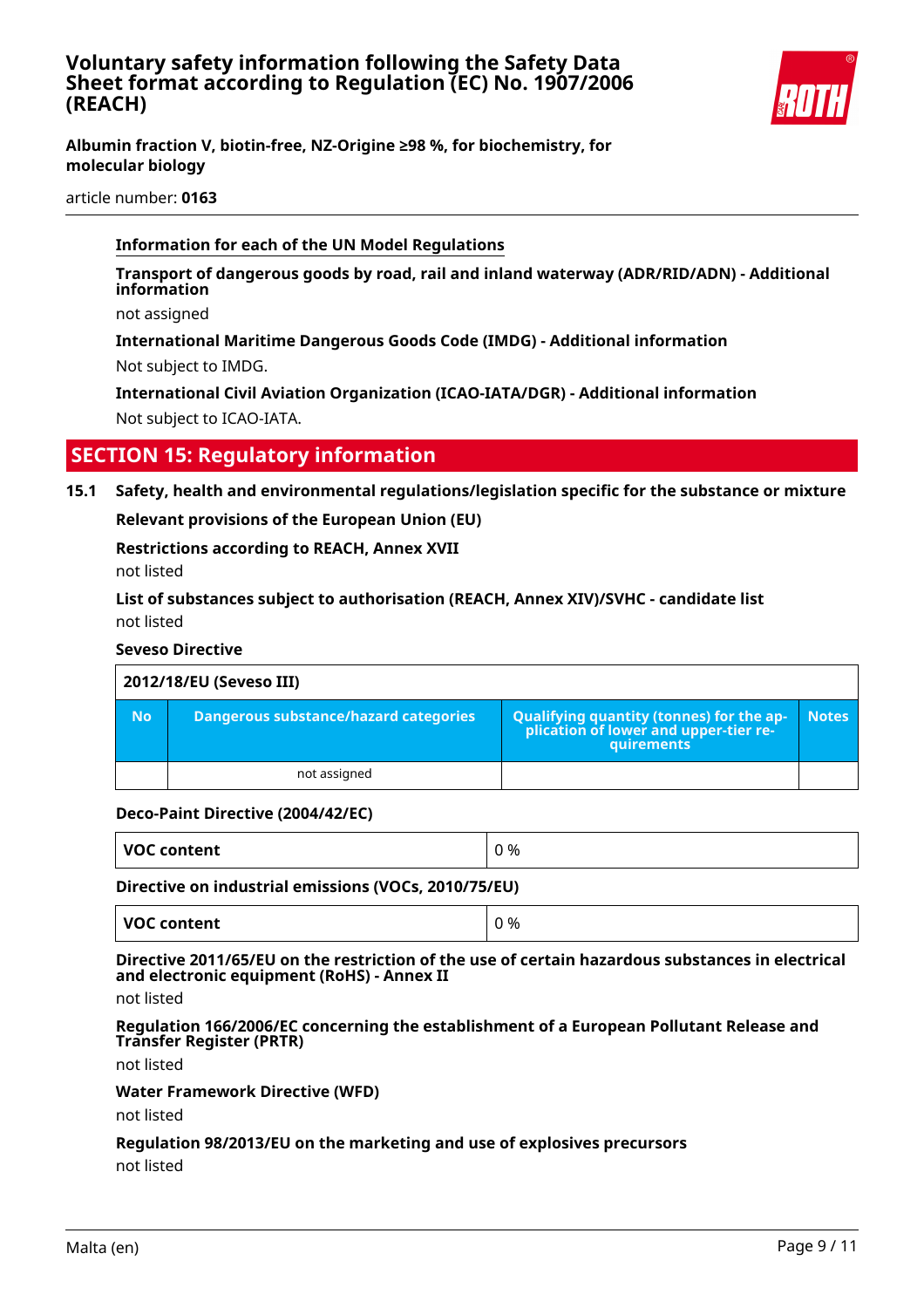

## **Albumin fraction V, biotin-free, NZ-Origine ≥98 %, for biochemistry, for molecular biology**

#### article number: **0163**

**Regulation 111/2005/EC laying down rules for the monitoring of trade between the Community and third countries in drug precursors**

not listed

**Regulation 1005/2009/EC on substances that deplete the ozone layer (ODS)**

not listed

**Regulation 649/2012/EU concerning the export and import of hazardous chemicals (PIC)** not listed

#### **National inventories**

| <b>Country</b> | <b>Inventory</b> | <b>Status</b>       |
|----------------|------------------|---------------------|
| <b>CN</b>      | <b>IECSC</b>     | substance is listed |
| EU             | ECSI             | substance is listed |
| <b>TW</b>      | <b>TCSI</b>      | substance is listed |

# **Legend**<br>ECSI<br>IECSC

ECSI EC Substance Inventory (EINECS, ELINCS, NLP)

IECSC Inventory of Existing Chemical Substances Produced or Imported in China

TCSI Taiwan Chemical Substance Inventory

#### **15.2 Chemical Safety Assessment**

No Chemical Safety Assessment has been carried out for this substance.

# **SECTION 16: Other information**

#### **Indication of changes (revised safety data sheet)**

Alignment to regulation: Regulation (EC) No. 1907/2006 (REACH), amended by 2020/878/EU

Restructuring: section 9, section 14

#### **Abbreviations and acronyms**

| Abbr.         | <b>Descriptions of used abbreviations</b>                                                                                                                                                                                       |
|---------------|---------------------------------------------------------------------------------------------------------------------------------------------------------------------------------------------------------------------------------|
| <b>ADN</b>    | Accord européen relatif au transport international des marchandises dangereuses par voies de naviga-<br>tion intérieures (European Agreement concerning the International Carriage of Dangerous Goods by In-<br>land Waterways) |
| <b>ADR</b>    | Accord européen relatif au transport international des marchandises dangereuses par route (European<br>Agreement concerning the International Carriage of Dangerous Goods by Road)                                              |
| CAS           | Chemical Abstracts Service (service that maintains the most comprehensive list of chemical substances)                                                                                                                          |
| <b>CLP</b>    | Regulation (EC) No 1272/2008 on classification, labelling and packaging of substances and mixtures                                                                                                                              |
| <b>DGR</b>    | Dangerous Goods Regulations (see IATA/DGR)                                                                                                                                                                                      |
| EC No         | The EC Inventory (EINECS, ELINCS and the NLP-list) is the source for the seven-digit EC number, an identi-<br>fier of substances commercially available within the EU (European Union)                                          |
| <b>EINECS</b> | European Inventory of Existing Commercial Chemical Substances                                                                                                                                                                   |
| <b>ELINCS</b> | European List of Notified Chemical Substances                                                                                                                                                                                   |
| <b>GHS</b>    | "Globally Harmonized System of Classification and Labelling of Chemicals" developed by the United Na-<br>tions                                                                                                                  |
| <b>TATA</b>   | International Air Transport Association                                                                                                                                                                                         |